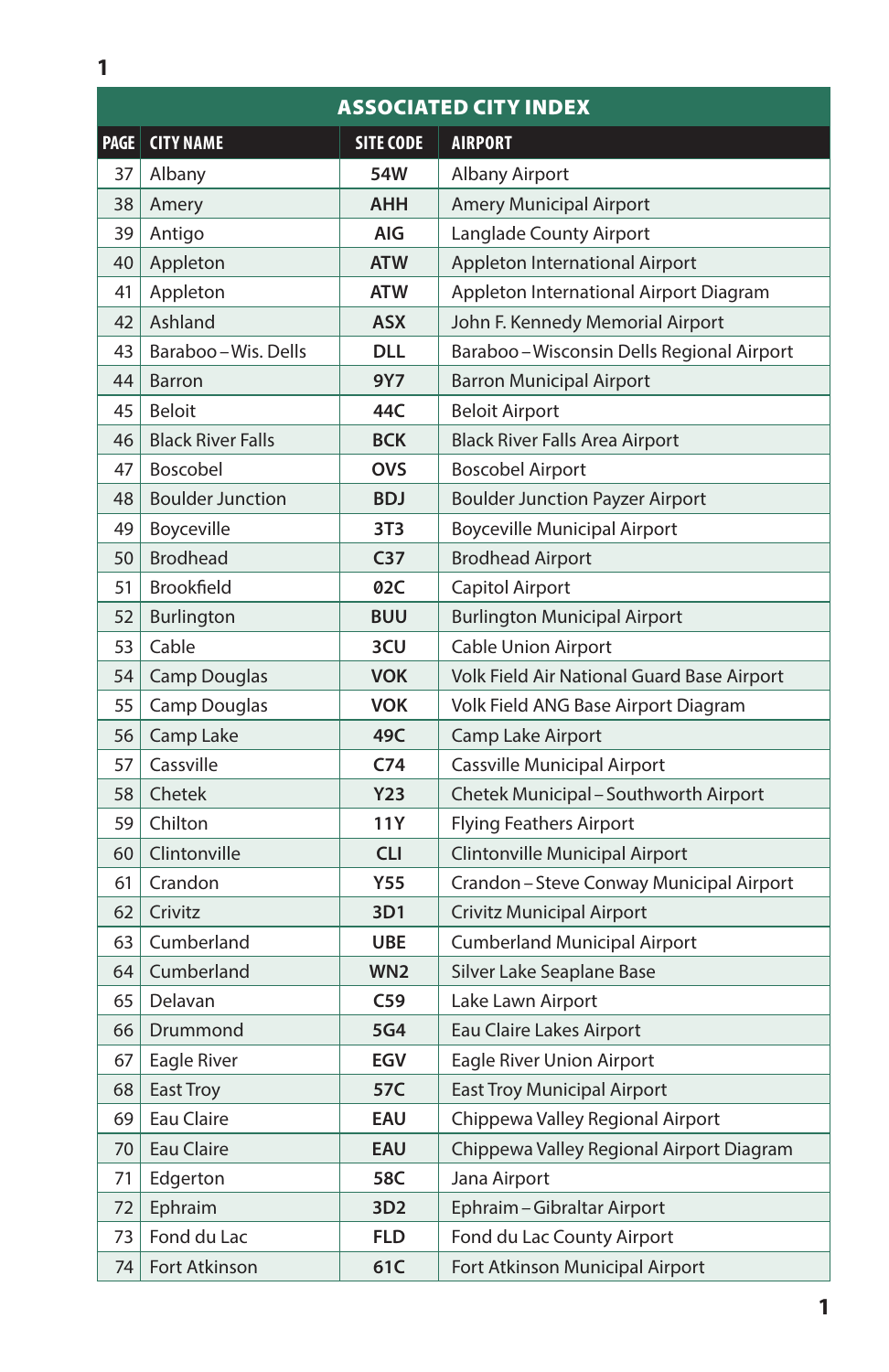|             | <b>ASSOCIATED CITY INDEX</b> |                  |                                                 |  |  |
|-------------|------------------------------|------------------|-------------------------------------------------|--|--|
| <b>PAGE</b> | <b>CITY NAME</b>             | <b>SITE CODE</b> | <b>AIRPORT</b>                                  |  |  |
| 75          | Franksville                  | 62C              | <b>Cindy Guntly Memorial Airport</b>            |  |  |
| 76          | Friendship                   | 63C              | <b>Adams County Legion Field</b>                |  |  |
| 77          | Grantsburg                   | <b>GTG</b>       | <b>Grantsburg Municipal Airport</b>             |  |  |
| 78          | Green Bay                    | <b>GRB</b>       | Austin Straubel International Airport           |  |  |
| 79          | Green Bay                    | <b>GRB</b>       | Austin Straubel International Airport Diagram   |  |  |
| 80          | Hartford                     | <b>HXF</b>       | <b>Hartford Municipal Airport</b>               |  |  |
| 81          | Hayward                      | <b>HYR</b>       | <b>Sawyer County Airport</b>                    |  |  |
| 82          | lola                         | 68C              | <b>Central County Airport</b>                   |  |  |
| 83          | Iron Mountain, MI            | <b>IMT</b>       | Ford Airport                                    |  |  |
| 84          | <b>Iron River</b>            | <b>Y77</b>       | Iron River Airport                              |  |  |
| 85          | Ironwood, MI                 | <b>IWD</b>       | Gogebic-Iron County Airport                     |  |  |
| 86          | Janesville                   | <b>JVL</b>       | Southern Wisconsin Regional Airport             |  |  |
| 87          | Janesville                   | <b>JVL</b>       | Southern Wisconsin Regional Airport Diagram     |  |  |
| 88          | Juneau                       | <b>UNU</b>       | Dodge County Airport                            |  |  |
| 89          | Kenosha                      | <b>ENW</b>       | Kenosha Regional Airport                        |  |  |
| 90          | Kenosha                      | <b>ENW</b>       | Kenosha Regional Airport Diagram                |  |  |
| 91          | La Crosse                    | <b>LSE</b>       | La Crosse Regional Airport                      |  |  |
| 92          | La Crosse                    | <b>LSE</b>       | La Crosse Regional Airport Diagram              |  |  |
| 93          | La Pointe                    | 4R5              | Major Gilbert Field                             |  |  |
| 94          | Lac du Flambeau              | 4P <sub>5</sub>  | Franks Seaplane Base                            |  |  |
| 95          | Ladysmith                    | <b>RCX</b>       | <b>Rusk County Airport</b>                      |  |  |
| 96          | Lake Geneva                  | C <sub>02</sub>  | <b>Grand Geneva Resort Airport</b>              |  |  |
| 97          | Lancaster                    | 73C              | Lancaster Municipal Airport                     |  |  |
| 98          | Land O'Lakes                 | <b>LNL</b>       | Kings Land O' Lakes Airport                     |  |  |
| 99          | Lone Rock                    | LNR              | <b>Tri-County Regional Airport</b>              |  |  |
| 100         | Madison                      | <b>87Y</b>       | <b>Blackhawk Airfield</b>                       |  |  |
| 101         | Madison                      | MSN              | Dane County Regional Airport-Truax Field        |  |  |
| 102         | Madison                      | <b>MSN</b>       | Dane County Regional Airport Diagram            |  |  |
| 103         | <b>Manitowish Waters</b>     | D25              | Manitowish Waters Airport                       |  |  |
| 104         | Manitowoc                    | <b>MTW</b>       | <b>Manitowoc County Airport</b>                 |  |  |
| 105         | Marshfield                   | <b>MFI</b>       | Marshfield Municipal Airport - Roy Shwery Field |  |  |
| 106         | Medford                      | <b>MDZ</b>       | <b>Taylor County Airport</b>                    |  |  |
| 107         | Menominee, MI                | <b>MNM</b>       | Menominee - Marinette Twin County Airport       |  |  |
| 108         | Menomonie, WI                | <b>LUM</b>       | Menomonie Municipal Airport-Score Field         |  |  |
| 109         | Merrill                      | <b>RRL</b>       | <b>Merrill Municipal Airport</b>                |  |  |
| 110         | Middleton                    | C <sub>29</sub>  | Middleton Municipal Airport-Morey Field         |  |  |
| 111         | Milwaukee                    | <b>MKE</b>       | General Mitchell International Airport          |  |  |
| 112         | Milwaukee                    | <b>MKE</b>       | General Mitchell International Airport Diagram  |  |  |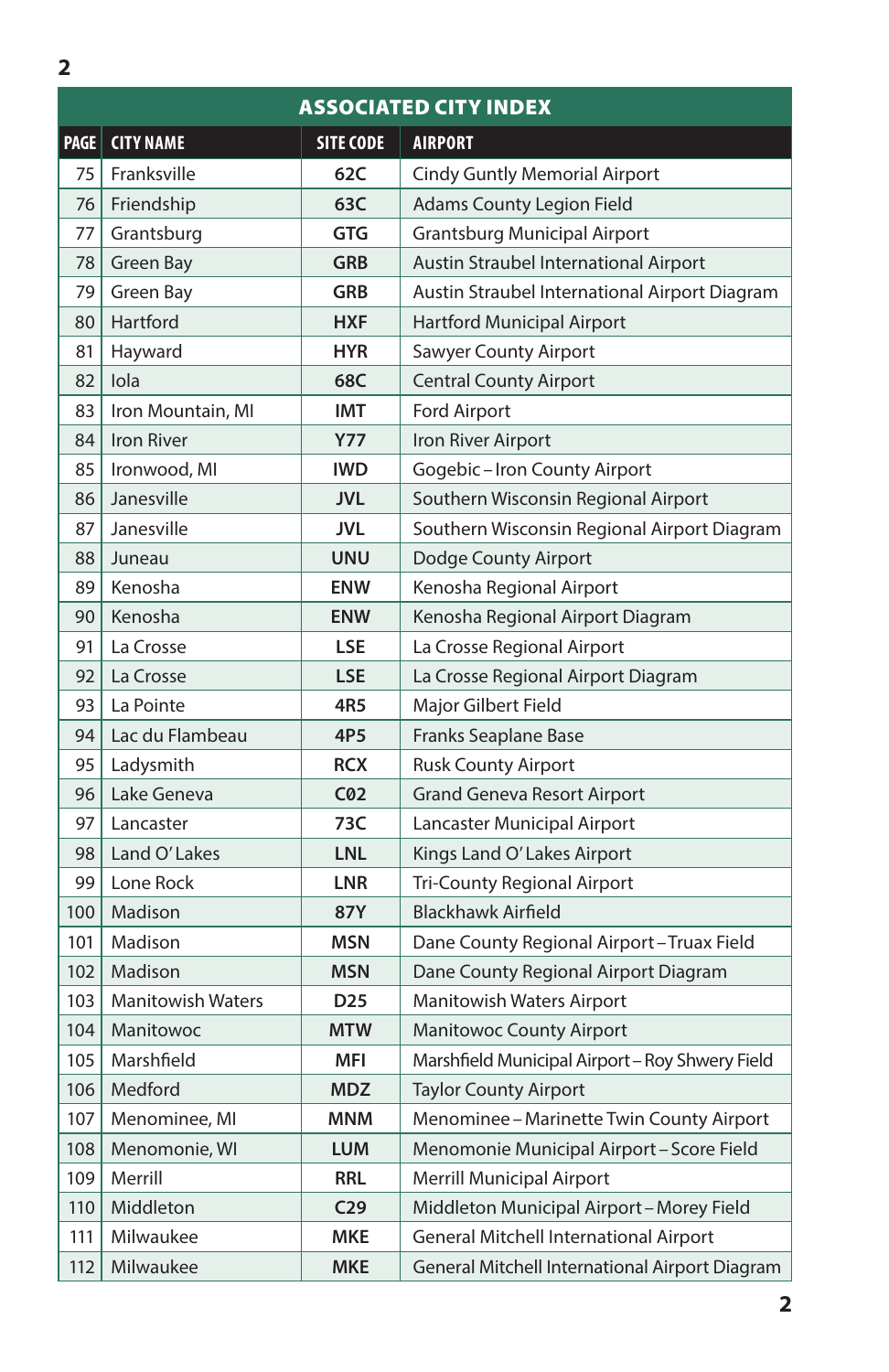| <b>ASSOCIATED CITY INDEX</b> |                        |                  |                                              |  |
|------------------------------|------------------------|------------------|----------------------------------------------|--|
| <b>PAGE</b>                  | <b>CITY NAME</b>       | <b>SITE CODE</b> | <b>AIRPORT</b>                               |  |
| 113                          | Milwaukee              | <b>MWC</b>       | Lawrence J. Timmerman Airport                |  |
| 114                          | Milwaukee              | <b>MWC</b>       | Lawrence J. Timmerman Airport Diagram        |  |
| 115                          | <b>Mineral Point</b>   | <b>MRJ</b>       | Iowa County Airport                          |  |
| 116                          | Minocqua-Woodruff      | <b>ARV</b>       | Lakeland Airport-Noble F. Lee Memorial Field |  |
| 117                          | Monroe                 | <b>EFT</b>       | Monroe Municipal Airport                     |  |
| 118                          | Mosinee                | <b>CWA</b>       | Central Wisconsin Airport                    |  |
| 119                          | Mosinee                | <b>CWA</b>       | Central Wisconsin Airport Diagram            |  |
| 120                          | Necedah                | <b>DAF</b>       | Necedah Airport                              |  |
| 121                          | Neenah                 | 79C              | <b>Brennand Airport</b>                      |  |
| 122                          | Neillsville            | <b>VIQ</b>       | Neillsville Municipal Airport                |  |
| 123                          | New Holstein           | 8D1              | New Holstein Municipal Airport               |  |
| 124                          | New Lisbon             | 82C              | Mauston-New Lisbon Union Airport             |  |
| 125                          | New Richmond           | <b>RNH</b>       | New Richmond Regional Airport                |  |
| 126                          | North Cape             | 84C              | Valhalla Field                               |  |
| 127                          | Oconto                 | <b>OCQ</b>       | Oconto / J. Douglas Bake Municipal Airport   |  |
| 128                          | Oconto                 | 30W              | Sweetwater Bay Seaplane Base                 |  |
| 129                          | Osceola                | <b>OEO</b>       | L. O. Simenstad Municipal Airport            |  |
| 130                          | Oshkosh                | <b>OSH</b>       | Wittman Regional Airport                     |  |
| 131                          | Oshkosh                | <b>OSH</b>       | Wittman Regional Airport Diagram             |  |
| 132                          | Oshkosh                | <b>96WI</b>      | Vette / Blust Seaplane Base                  |  |
| 133                          | Palmyra                | 88C              | Palmyra Municipal Airport                    |  |
| 134                          | <b>Park Falls</b>      | <b>PKF</b>       | Park Falls Municipal Airport                 |  |
| 135                          | Phillips               | <b>PBH</b>       | <b>Price County Airport</b>                  |  |
| 136                          | Platteville            | <b>PVB</b>       | Platteville Municipal Airport                |  |
| 137                          | Portage                | C47              | Portage Municipal Airport                    |  |
| 138                          | Prairie du Chien       | <b>PDC</b>       | Prairie du Chien Municipal Airport           |  |
| 139                          | Prairie du Sac         | 91C              | Sauk-Prairie Airport                         |  |
| 140                          | Prentice               | 5N <sub>2</sub>  | <b>Prentice Airport</b>                      |  |
| 141                          | Pulaski                | 92C              | <b>Carter Airport</b>                        |  |
| 142                          | Racine                 | <b>RAC</b>       | <b>Batten International Airport</b>          |  |
| 143                          | Red Wing, MN           | <b>RGK</b>       | <b>Red Wing Regional Airport</b>             |  |
| 144                          | Reedsburg              | C <sub>35</sub>  | Reedsburg Municipal Airport                  |  |
| 145                          | Rhinelander            | <b>RHI</b>       | Rhinelander-Oneida County Airport            |  |
| 146                          | Rhinelander            | <b>RHI</b>       | Rhinelander-Oneida County Airport Diagram    |  |
| 147                          | <b>Rice Lake</b>       | <b>RPD</b>       | Rice Lake Regional Airport-Carl's Field      |  |
| 148                          | <b>Richland Center</b> | 93C              | <b>Richland Airport</b>                      |  |
| 149                          | Rio                    | 94C              | Gilbert Field                                |  |
| 150                          | Rochester              | 96C              | Fox River Airport                            |  |